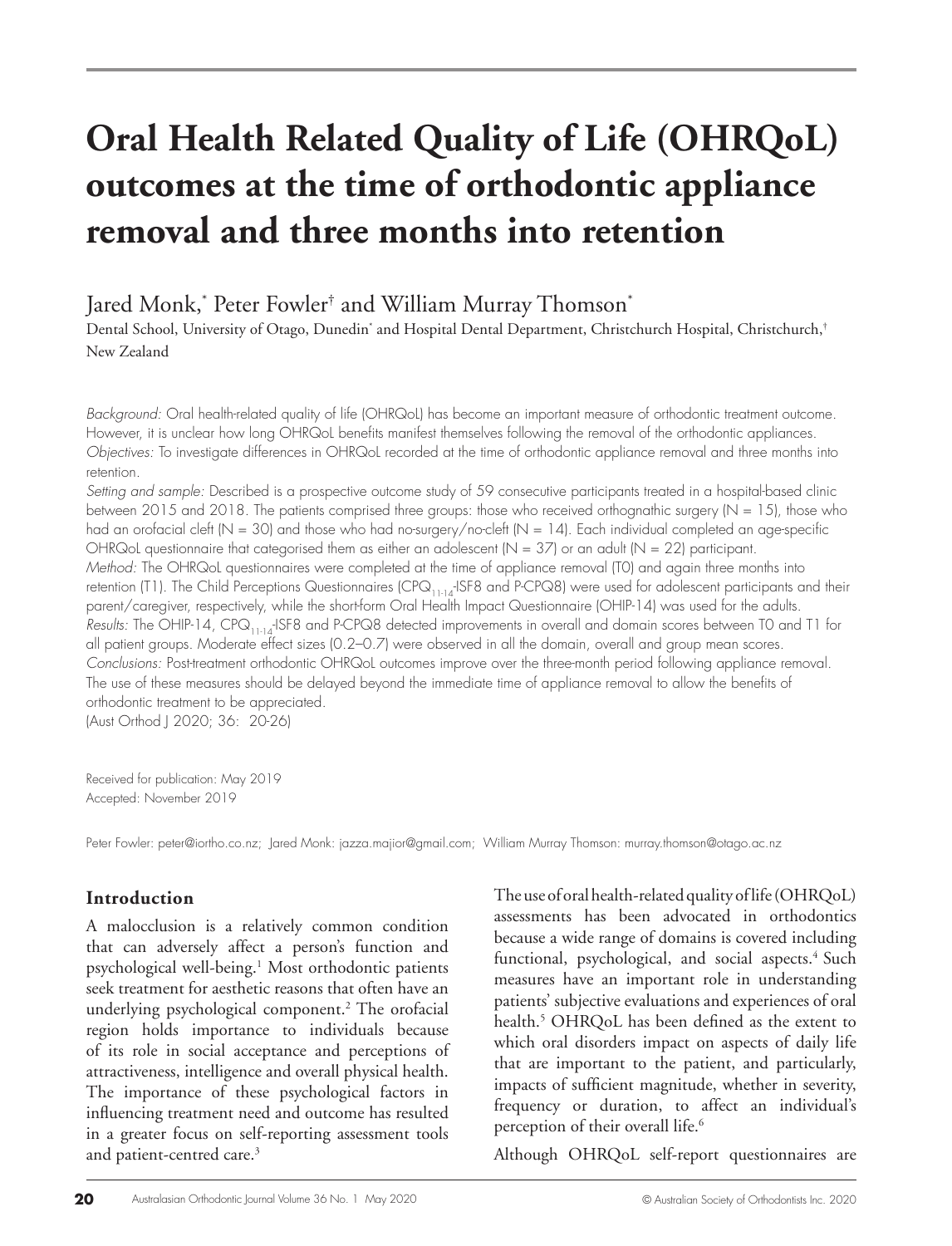commonly used in orthodontic outcome studies, few investigations were found that have explored outcomes in a short-term retention follow-up period. Healey et al. reported substantial improvements in OHRQoL between the time of appliance removal and 21 months post-treatment for adolescents treated in private orthodontic practices.7 That study, which used the Child Perception Questionnaire (CPQ), suggested that the full benefits of orthodontic treatment were not realised until sometime after the appliances were removed; however, it was not clear how soon after appliance removal this occurred.

Another unanswered question is whether improvements occur in different groups of orthodontic patients; for example, is the improvement of similar magnitude and timing in those with varying severities of malocclusion? Antoun et al. indicated suggestive OHRQoL improvements at the time of removal in three groups of participants treated in a hospital clinic setting. The subjects were adolescents with severe malocclusions, adolescents with an orofacial cleft (OFC) and adults requiring combined orthodontic and orthognathic surgery. The outcomes were measured using the Oral Health Impact Profile (OHIP) questionnaire.8 The greatest OHRQoL improvement occurred in the orthognathic patient group, whereas the least improvement occurred in adolescents with OFC. In a five-year follow-up of the same patients, Nichols et al. found that the OHRQoL improvements had been sustained for the combined orthodontic and orthognathic treatment and conventional orthodontic treatment groups but not for those with OFC.9

According to current knowledge, no studies have been undertaken to assess OHRQoL changes between appliance removal and a short period of post-removal follow-up. Therefore, the aim of the present study was to investigate OHRQoL at the time of orthodontic appliance removal and three months into retention review by assessing three different orthodontic patient groups.

## **Methods and materials**

The present study received approval for Out-of-Scope research from the New Zealand Health and Disability Ethics Committee, and written informed consent was obtained from all participants.

Fifty-nine consecutive patients who had completed fixed appliance treatment between January 2015 and December 2018 at Christchurch Hospital (in Christchurch, New Zealand) were divided into three patient groups: adults with severe skeletal discrepancies who required combined orthodontic and orthognathic surgery ('Surgery' group,  $N = 15$ ); patients with OFC who required orthodontic treatment as part of their multidisciplinary management ('Cleft' group, N = 30); and patients without OFC who met the hospital eligibility criterion for a handicapping malocclusion, as assessed using the Dental Aesthetic Index10 ('Standard' group,  $N = 14$ ). Additional inclusion criteria were the availability of a completed Impact Short Form (ISF8) of the Child Perception Questionnaires  $(CPQ<sub>11-14</sub> - ISF8$  and PCPQ-8)<sup>8,11,12</sup> or the OHIP- $14^{13}$  at the time of appliance removal (T0) and at a subsequent follow-up retention check appointment approximately three months post-removal (T1). The type of questionnaire used was determined by the age at which the orthodontic treatment commenced, with those aged 14 years or younger completing the CPQ on both occasions, while the older patients completed the OHIP-14.

Data were collected retrospectively for the sample's sociodemographic characteristics, which included date of birth and gender, as well as residential address. Deprivation status was determined using an areabased measure, the NZDep13, in which nine variables collected from the national Census database were used to allocate a deprivation score to each mesh block. Each patient's residential address was geocoded to its corresponding mesh block and then assigned a neighbourhood deprivation score, in which areas with scores 1–3 were classified as 'low deprivation', 4–7 'medium deprivation' and 8–10 'high deprivation.'

The OHRQoL for adolescents was assessed using the 8-item Child Perception Questionnaire Impact Short Form  $(CPQ_{11\text{-}14}\text{-}ISF8)^{11}$  and the short form Parental-Caregivers Perceptions Questionnaire (P-CPQ8), the first used with the patient, and the second used with the parent/caregiver. The short form P-CPQ8 was considered a reliable proxy evaluation of a child's OHRQoL.12 For each questionnaire, respondents were asked to recall the frequency of specific events during the past three months using a five-point Likerttype scale ranging from 'never' (scoring 0), 'once or twice' (scoring 1), 'sometimes' (scoring 2), 'often' (scoring 3), or 'every day/almost every day' (scoring 4). In the analysis of the CPQ, the oral symptoms and functional limitations were combined into a single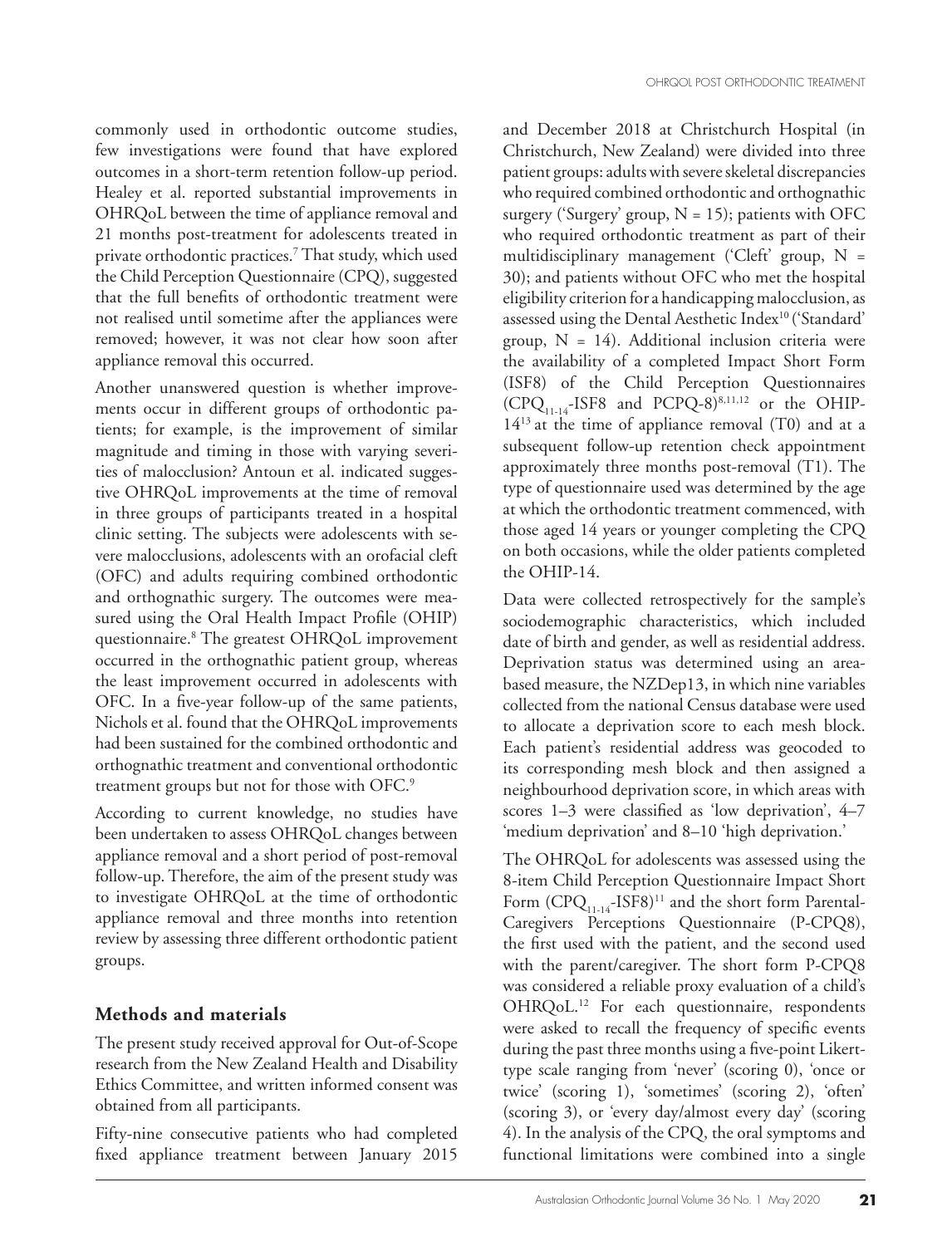domain of 'symptoms/functions' while emotional and social well-being were combined into a single domain of 'well-being'.<sup>14</sup> Total CPQ<sub>11-14</sub>-ISF8 and P-CPQ8 scores were computed by summing the item scores for each measure, with a higher score indicating poorer OHRQoL.

The questionnaire also included three global items for validation purposes, which asked the respondent to comment on the appearance of their teeth compared to others of similar age, the health of their teeth, lips, jaws or mouth and how the condition of their teeth, lips, jaws or mouth affected their life overall. Possible responses for the first question were 'Among the nicest' (scoring 0), 'Better than the average' (scoring 1), 'Average' (scoring 2), 'Below average' (scoring 3) and 'Among the worse' (scoring 4). Responses for the second question were 'Excellent' (scoring 0), 'Very good' (scoring 1), 'Good' (scoring 2), 'Fair' (scoring 3) and 'Poor' (scoring 4). Possible responses for the third global question were 'Not at all' (scoring 0), 'Very little' (scoring 1), 'Some' (scoring 2), 'A lot' (scoring 3) and 'very much' (scoring 4).

The OHRQoL for adults was assessed using the short-form Oral Health Impact Profile (OHIP-14) questionnaire that measures people's perception of the social impact of oral disorders on their well-being.<sup>13</sup> The 14 OHIP-14 items may be divided into the seven domains of functional limitation, physical discomfort, psychological discomfort, physical disability, psychological disability, social disability and handicap.12 The OHIP-14 uses a five-point Likert scale coded as 'very often' (scoring 4); 'fairly often' (scoring 3); 'occasionally' (scoring 2); 'hardly ever' (scoring 1) and 'never' (scoring 0). An individual's overall score can range from 0 to 56, whereas each domain scores ranged from 0 to 8. A higher OHIP-14 score indicated a greater impact on OHRQoL.

# *Statistical analysis*

Statistical analysis was undertaken using the statistical package SAS (version 9.4 M6; SAS, Cary, NC). Observed differences in means or proportions at one time were tested for statistical significance using Wilcoxon Signed Rank test. The effect size was determined by dividing the mean change score by the standard deviation of the T0 score to give a dimensionless measure of effect. Effect size statistics of less than 0.2 indicated a small clinically meaningful

change, 0.2 to 0.7, a moderate change, and greater than  $0.7$ , a large change.<sup>15</sup>

# **Results**

Just over half of the sample consisted of patients treated for a cleft  $(N = 30)$ , with the remaining cohort split between surgery  $(N = 15)$  and standard malocclusion cases ( $N = 14$ ), reflecting the hospital clinic-based priorities for accepting patients for orthodontic treatment (Table I). A total of 37 patients completed the CPQ $_{11-14}$ -ISF8 at both T0 and T1. Of the 34 patients who completed the P-CPQ8 at T0, 30 (88.2%) completed it at T1. The OHIP-14 was completed by 22 individuals at both T0 and T1.

There were consistent gradients at T0 in mean  $CPQ_{11}$  $_{14}$ -ISF8 and P-CPQ8 scores across the response categories of the global items (Table II), indicating satisfactory construct validity. Those who reported 'below average' or 'among the worse' for dental appearance relative to others, as well as 'fair' to 'poor' oral health, and those who rated the condition of their teeth, lips, jaws or mouth affected their life overall 'a lot' or 'very much' had higher mean scores.

There were substantial improvements in the mean overall and domain scores for the  $CPQ_{11-14}$ -ISF8, P-CQP8 and OHIP-14 between the time of appliance removal (T0) and T1 (three months post-removal follow-up; Table III). The improvements in the mean overall scores were observed in the three patient groups. Moreover, several domain scores suggested improvements, all with moderate effect sizes.

# **Discussion**

Short-term outcomes of orthodontic treatment can be considered as equally important as long-term results. The aim of the present study was to investigate OHRQoL at the time of appliance removal and three months into retention follow-up using three different orthodontic patient groups, to determine how early into retention review positive improvements could be observed. The OHIP-14,  $CPQ_{11-14}$ -ISF8 and P-CPQ8 detected clinically important improvements in domain and total mean scores, indicating that the patients had reflected more positively on the outcome of their orthodontic treatment at T1.

The above was observed for all patient groups with moderate effect sizes observed between T0 and T1,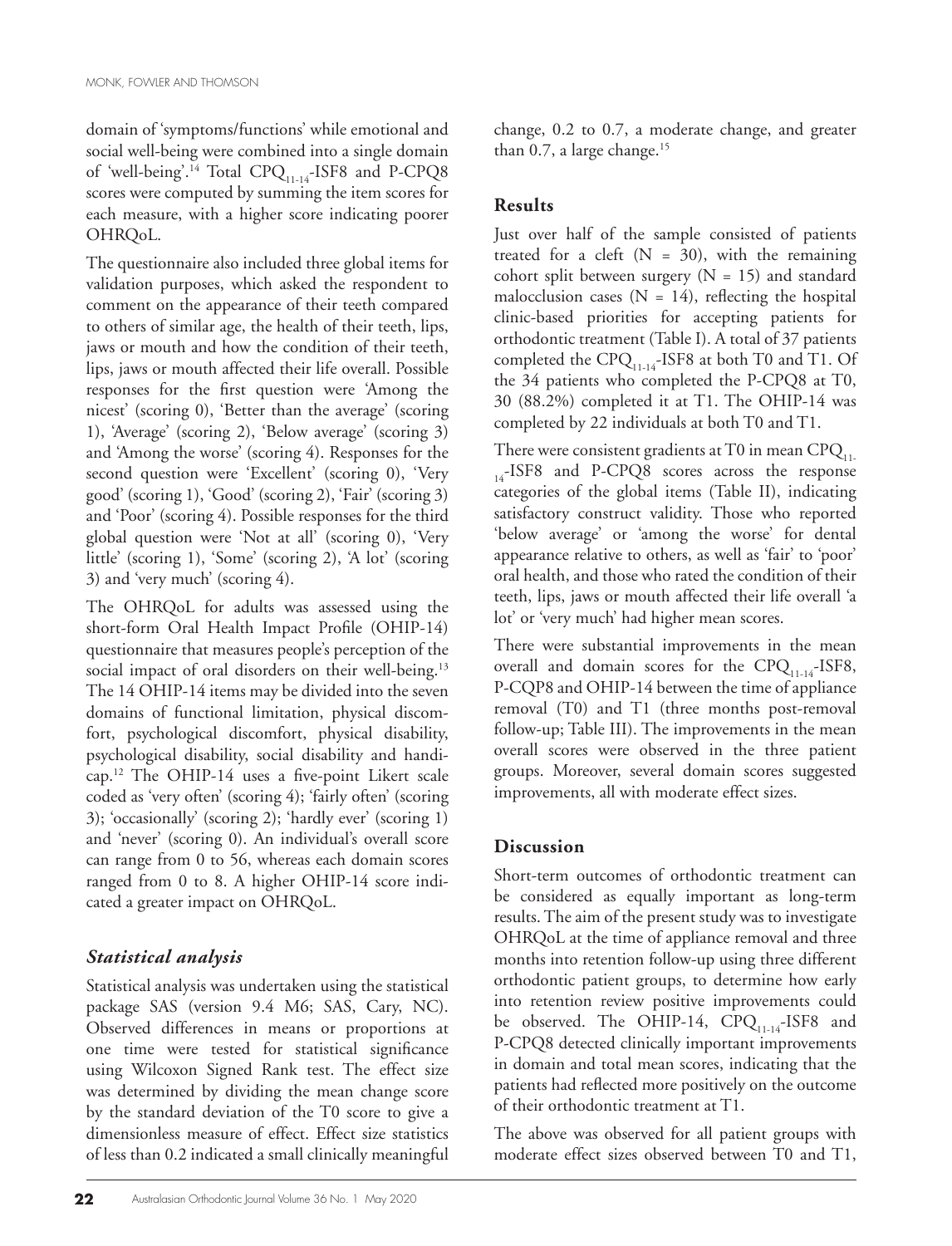|                                | Completed questionnaire               |             |              |  |
|--------------------------------|---------------------------------------|-------------|--------------|--|
|                                | $CPQ$ <sub>11-14</sub> -ISF8 / P-CPQ8 | $OHIP-14$   | All combined |  |
| Sex                            |                                       |             |              |  |
| Male                           | 19(51.3)                              | 11(50.0)    | 30(50.8)     |  |
| Female                         | 18(48.7)                              | 11(50.0)    | 29 (49.2)    |  |
| Mean age at removal            | 15.3(2.3)                             | 20.4(4.0)   | 17.6(4.2)    |  |
| Mean time elapsed (days)       | 106.3 (30.9)                          | 110.8(49.7) | 108.2 (39.6) |  |
| Deprivation level <sup>a</sup> |                                       |             |              |  |
| Low                            | 14(37.8)                              | 4(18.2)     | 18(30.5)     |  |
| Medium                         | 18 (48.6)                             | 13(59.1)    | 32(54.3)     |  |
| <b>High</b>                    | 5(13.5)                               | 5(22.7)     | 10(17.0)     |  |
| Ethnicity <sup>b</sup>         |                                       |             |              |  |
| NZ European                    | 28 (75.7)                             | 18(81.8)    | 46 (78.0)    |  |
| Māori                          | 3(8.1)                                | O (O.O)     | 3(5.1)       |  |
| Other                          | 6(16.2)                               | 4(18.2)     | 10(16.5)     |  |
| Patient Type                   |                                       |             |              |  |
| Standard                       | 9(24.3)                               | 5(22.7)     | 14(23.7)     |  |
| Cleft                          | 28 (75.7)                             | 2(9.1)      | 30(50.8)     |  |
| Surgery                        | O (O.O)                               | 15(68.2)    | 15(25.4)     |  |
| All combined                   | 37 (62.7) / 34 (57.6)                 | 22(37.3)    | 59 (100.0)   |  |

Table I. Baseline numbers at time of removal by sociodemographic characteristics of subjects (brackets contain percentages, unless otherwise specified).

<sup>。</sup>NZ Dep 2013 b Self-reported ethnicity

Table II. Mean CPQ11-14-ISF8 and P-CPQ8 scale scores by responses to global questions at T0 (brackets contain standard deviations, unless otherwise specified).

|                                    | Mean $CPO_{11.14}$ -ISF8 | Range     | Mean P-CPQ8 | Range     |
|------------------------------------|--------------------------|-----------|-------------|-----------|
| Appearance                         |                          |           |             |           |
| Among the best/Better than average | 7.4(4.5)                 | $0-19$    | 4.9(4.0)    | $0 - 15$  |
| Average                            | 6.6(4.8)                 | $1 - 16$  | 7.6(4.5)    | $1 - 16$  |
| Below average/Among the worst      | 15.3(4.1)                | $10-20$   | 15.3(5.0)   | $10-22$   |
| Oral health                        |                          |           |             |           |
| Excellent/Very good                | $6.2$ (4.2)              | $0-19$    | 6.2(4.9)    | $0-18$    |
| Good                               | 9.3(5.5)                 | $1-20$    | 7.2(6.2)    | $1-22$    |
| Fair/Poor                          | 14.0(2.8)                | $10-16$   | 11.0(4.1)   | $6 - 16$  |
| Impact on life                     |                          |           |             |           |
| Not at all/Very little             | 6.5(3.6)                 | $1 - 1.5$ | 5.3(4.9)    | $O-18$    |
| Some                               | 8.6(4.8)                 | $1 - 16$  | 9.5(4.2)    | $6 - 1.5$ |
| A lot/Very much                    | $10.0$ $(7.0)$           | $O-2O$    | 9.4(5.8)    | $2 - 22$  |

suggesting that these were indeed important changes in response following treatment.

Reductions in the adolescent (CPQ $_{11\text{-}14}$ -ISF8) response scores were closely matched by their parent/caregiver (PCPQ-8) in both the domain and total scores. However, the adolescents reported higher symptom scores, whereas their parent/caregivers reported higher scores in the well-being domain. The mean adolescent total scores at T0 and T1 were higher than those reported by their parent/caregivers.

The reductions observed indicated that all participant groups had reflected more positively on their experiences of orthodontic treatment at the follow-up appointment compared to time of appliance removal.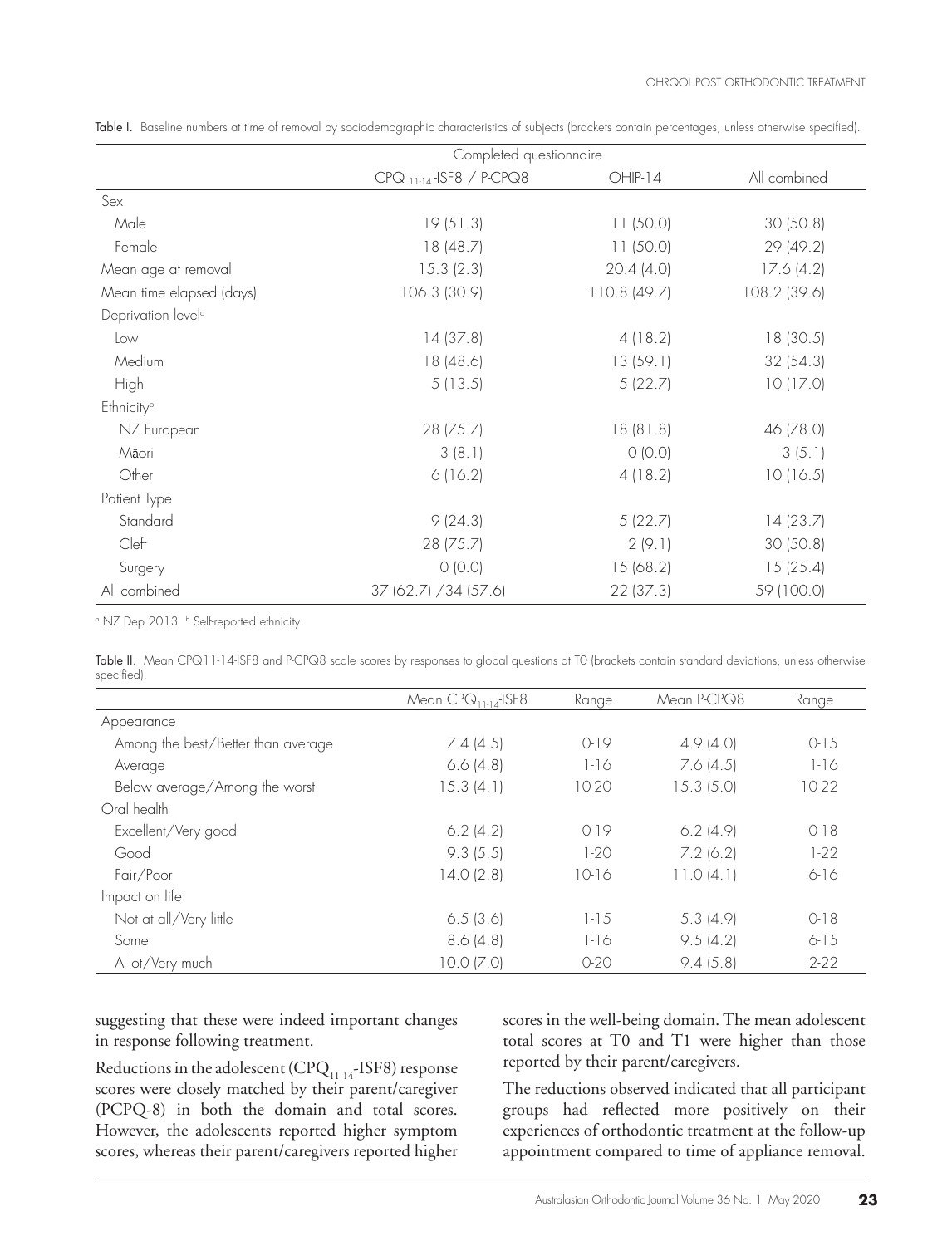|                                     | <b>TO</b>   | T1            | Change in score | Effect size                                    |
|-------------------------------------|-------------|---------------|-----------------|------------------------------------------------|
| $CPQ11:14$ -ISF8 (N=37)             |             |               |                 |                                                |
| Symptoms                            | 4.5(3.1)    | 3.0(1.8)      | 1.5(3.0)        | $0.5$ (moderate) <sup><math>\circ</math></sup> |
| Wellbeing                           | 3.2(2.8)    | 1.7(1.5)      | 1.5(2.6)        | $0.5$ (moderate) <sup>b</sup>                  |
| Mean overall score                  | 7.8(5.2)    | 4.7(3.1)      | 3.1(5.0)        | 0.6 (moderate) <sup>b</sup>                    |
| P-CPQ8 (N=34)                       |             |               |                 |                                                |
| Symptoms                            | 3.8(2.7)    | 2.2(1.9)      | 1.6(3.7)        | 0.6 (moderate) <sup>c</sup>                    |
| Wellbeing                           | 3.4(3.6)    | 1.8(2.1)      | 1.6(4.3)        | 0.4 (moderate)                                 |
| Mean overall score                  | 7.1(5.6)    | 4.0(3.6)      | 3.1 (7.2)       | 0.6 (moderate) <sup>d</sup>                    |
| OHIP14 (N=22)                       |             |               |                 |                                                |
| Functional Limitation               | 0.7(1.3)    | $0.1$ (0.5)   | 0.5(1.4)        | 0.4 (moderate)                                 |
| Physical pain                       | 1.2(1.5)    | $0.3$ (0.7)   | 0.9(1.4)        | 0.6 (moderate) <sup>e</sup>                    |
| Psychological discomfort            | 1.3(2.1)    | $0.3$ (1.1)   | 1.0(2.0)        | 0.5 (moderate)f                                |
| Physical disability                 | 0.4(1.2)    | $0.0$ $(0.0)$ | 0.4(1.2)        | 0.3 (moderate)                                 |
| Psychological disability            | 0.6(1.1)    | 0.3(0.9)      | 0.3(0.9)        | 0.3 (moderate)                                 |
| Social disability                   | $0.2$ (0.7) | $0.0$ $(0.0)$ | $0.2$ (0.7)     | 0.3 (moderate)                                 |
| Handicap                            | $0.2$ (0.6) | $0.1$ $(0.6)$ | 0.1(0.5)        | 0.2 (moderate)                                 |
| Mean overall score                  | 4.6(6.5)    | 1.1(3.4)      | 3.5(6.4)        | $0.5$ (moderate) <sup>9</sup>                  |
| Patient group mean score            |             |               |                 |                                                |
| Standard $CPQ_{11-14}$ -ISF8 (N=10) | 8.1(5.3)    | 4.4(2.9)      | 3.7(1.2)        | 0.7 (moderate)                                 |
| Cleft $CPO11:14$ -ISF8 (N=27)       | 7.6(5.1)    | 4.8(3.0)      | 2.9(1.0)        | 0.6 (moderate) <sup>a</sup>                    |
| Surgery OHIP-14 ( $N=14$ )          | 4.9(6.6)    | 0.6(1.0)      | 4.3(2.8)        | 0.6 (moderate) <sup>h</sup>                    |

Table III. Changes in mean OHRQoL scale and domain scores from appliance removal (TO) to three months post-removal follow-up (T1) (brackets contain standard deviations, unless otherwise specified).

Wilcoxon Signed Ranks test

 $\alpha$  *p* = 0.004;  $\beta$  *p* = 0.001;  $\alpha$  *p* = 0.033;  $\alpha$  *p* = 0.050;  $\alpha$  *p* = 0.005;  $\beta$  *p* = 0.015;  $\beta$  *p* = 0.007;

This may be a result of the participants having had time in which to adjust to their improved occlusions and occlusal settling and to reflect on the aesthetic, social, and emotional outcomes of their treatment as well as on the absence of their appliances.<sup>16</sup> The three global ratings of appearance, oral health and overall well-being demonstrated that CPQ<sub>11-14</sub>-ISF8 and P-CPQ8 had good construct validity, demonstrating that they were valid measures of OHRQoL in this study.

However, there are several factors that must be considered when interpreting the study findings. The generalisability of the findings may be limited as the study sample consisted of three different patient groups all of which had relatively severe orthodontic malocclusions and all were treated in a single hospitalbased centre. The patient group sample sizes were relatively small and, although the study detected important differences in OHRQoL, future studies

would benefit from larger samples with sufficient power to analyse different subgroups. The inability to conduct multivariate modelling, and thereby control confounders and compare particular treatment approaches, is a weakness of this study. Although the time period between the use of the questionnaires was limited to approximately three months, the extent to which detected changes over time reflected orthodontic treatment itself or other aspects of their treatment such as surgery may also be a limitation. Furthermore, the study participants should be followed for longer to evaluate the stability of OHRQoL over time, including after the cessation of the retention appliances. The use of the  $CPQ_{11-14}$ -ISF8 outside its upper age limit (mean age at appliance removal 15.3 years) is another consideration, although its use was determined by the age (under 14 years old) at which orthodontic treatment commenced. It should also be considered that Healey et al.<sup>7</sup> used the  $\mathrm{CPQ}_{11\text{-}14\text{-}}\mathrm{ISF8}$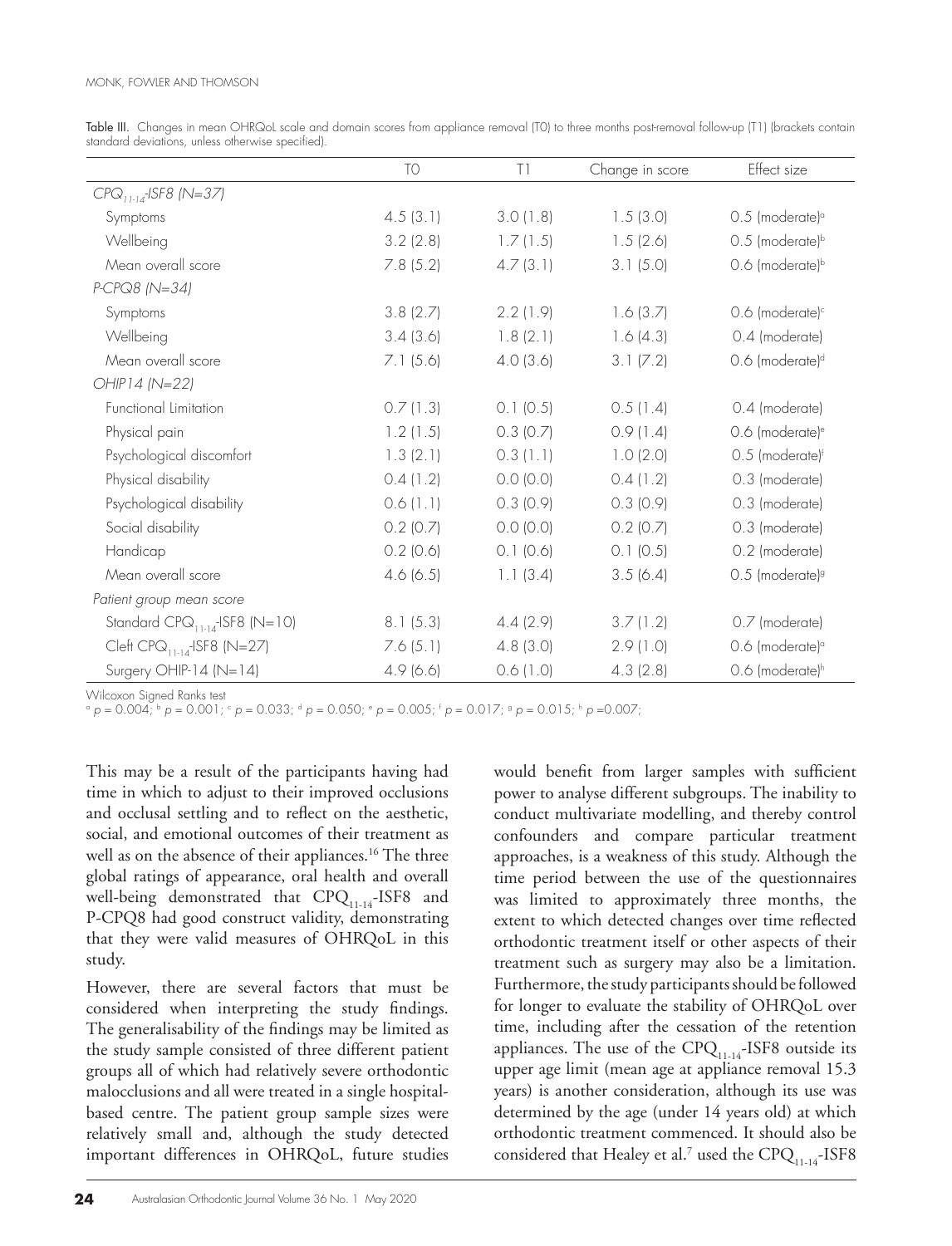in a cohort study of adolescents who were followed until their late teens, and with no apparent issues with validity or responsiveness.

The inclusion of different patient groups and the ability to report on two age-specific OHRQoL measures are strengths of this study. The use of more than one global item enabled a number of concurrent validity checks, with positive results. Previous studies have indicated that patients with severe malocclusions and dentofacial deformities reported positive improvements in OHRQoL both immediately and in the longer term. These findings support those found by Healey et al., who observed a significant improvement in OHRQoL between completing orthodontic treatment and at the end of an extended post-treatment follow-up period (of a mean 21 months after appliance removal). The findings of the current study suggest that the benefits of orthodontic treatment manifest themselves in a shorter period (three months) following the removal of appliances. This may have implications for the timing of the capture of self-reported OHRQoL following the completion of orthodontic treatment. Several recent studies have issued questionnaires at the time of appliance removal<sup>7-9</sup> and this may be too soon to allow the full benefits of the treatment to be realised. Previously reported studies may have underestimated the positive effects of orthodontic treatment. Longer periods after the removal of appliances may result in participants being lost to follow-up.<sup>7</sup> Three months post-removal appears to be a convenient period to allow for supervision of retention and for the completion of self-reported OHRQoL questionnaires.

## **Conclusion**

Post-orthodontic treatment OHRQoL outcomes for the three patient groups improved over a three-month period following orthodontic appliance removal. The use of self-reported measures should be delayed beyond the immediate time of appliance removal to allow the benefits of orthodontic treatment to be appreciated.

#### **Acknowledgments**

This study was undertaken with financial assistance from the New Zealand Dental Association Canterbury Branch Summer Studentship and the Canterbury District Health Board Research Department.

Statistical support was provided by Ma Yi, Statistician Canterbury District Health Board.

## **Declaration of conflicting interests**

The author(s) declared no potential conflicts of interest with respect to the research, authorship, and/ or publication of this article.

#### **Corresponding author**

Dr Fowler PV Hospital Dental Service Christchurch Hospital Riccarton Ave Christchurch New Zealand

Email: peter@iortho.co.nz

#### **References**

- 1. Zhang M, McGrath C, Hägg U. The impact of malocclusion and its treatment on quality of life: a literature review. Int J Paediatr Dent 2006;16:381-7.
- 2. Tuominen ML, Tuominen RJ. Factors associated with subjective need for orthodontic treatment among Finnish university applicants. Acta Odontol Scand 1994;52:106-10.
- 3. Sischo L, Broder HL. Oral health-related quality of life: what, why, how, and future implications. J Dent Res 2011;90:1264-70.
- 4. Mehta A, Kaur G. Oral health-related quality of life—the concept, its assessment and relevance in dental research and education. Indian J Dent 2011;2:26-9.
- 5. Clark E, Thomson WM, Foster Page L. Improving oral-healthrelated quality of life: findings from an in-school toothbrushing programme*.* N Z Dent J 2018;114:100-6.
- 6. Locker D, Allen F. What do measures of 'oral health related quality of life' measure? Community Dent Oral Epidemiol 2007;35:401-11.
- 7. Healey DL, Gauld RD, Thomson WM. Treatment-associated changes in malocclusion and oral health-related quality of life: A 4-year cohort study. Am J Ortho Dent Orthop 2016;150:811-7.
- 8. Antoun JS, Fowler PV, Jack HC, Farella M. Oral health-related quality of life changes in standard, cleft and surgery patients after orthodontic treatment. Am J Orthod Dentofacial Orthop 2015;148:568-75.
- 9. Nichols GAL, Antoun JS, Fowler PV, Al-Ani AH, Farella M. Longterm changes in oral health-related quality of life of standard, cleft, and surgery patients after orthodontic treatment: A longitudinal study. Am J Orthod Dentofacial Orthop 2018;153:224-31.
- 10. Cons N, Jenny J, Kohout FJ. DAI: the dental aesthetic index. Iowa City, Iowa: University of Iowa, 1986.
- 11. Jokovic A, Locker D, Stephens M, Kenny D, Tompson B, Guyatt G. Validity and reliability of a questionnaire for measuring child oralhealth-related quality of life. J Dent Res 2002;81:459-63.
- 12. Thomson WM, Foster Page LA, Gaynor WN, Malden PE. Shortform versions of the Parental-Caregivers Perceptions Questionnaire and the Family Impact Scale. Community Dent Oral Epidemiol 2013;41:441-50.
- 13. Slade GD. Derivation and validation of a short-form oral health